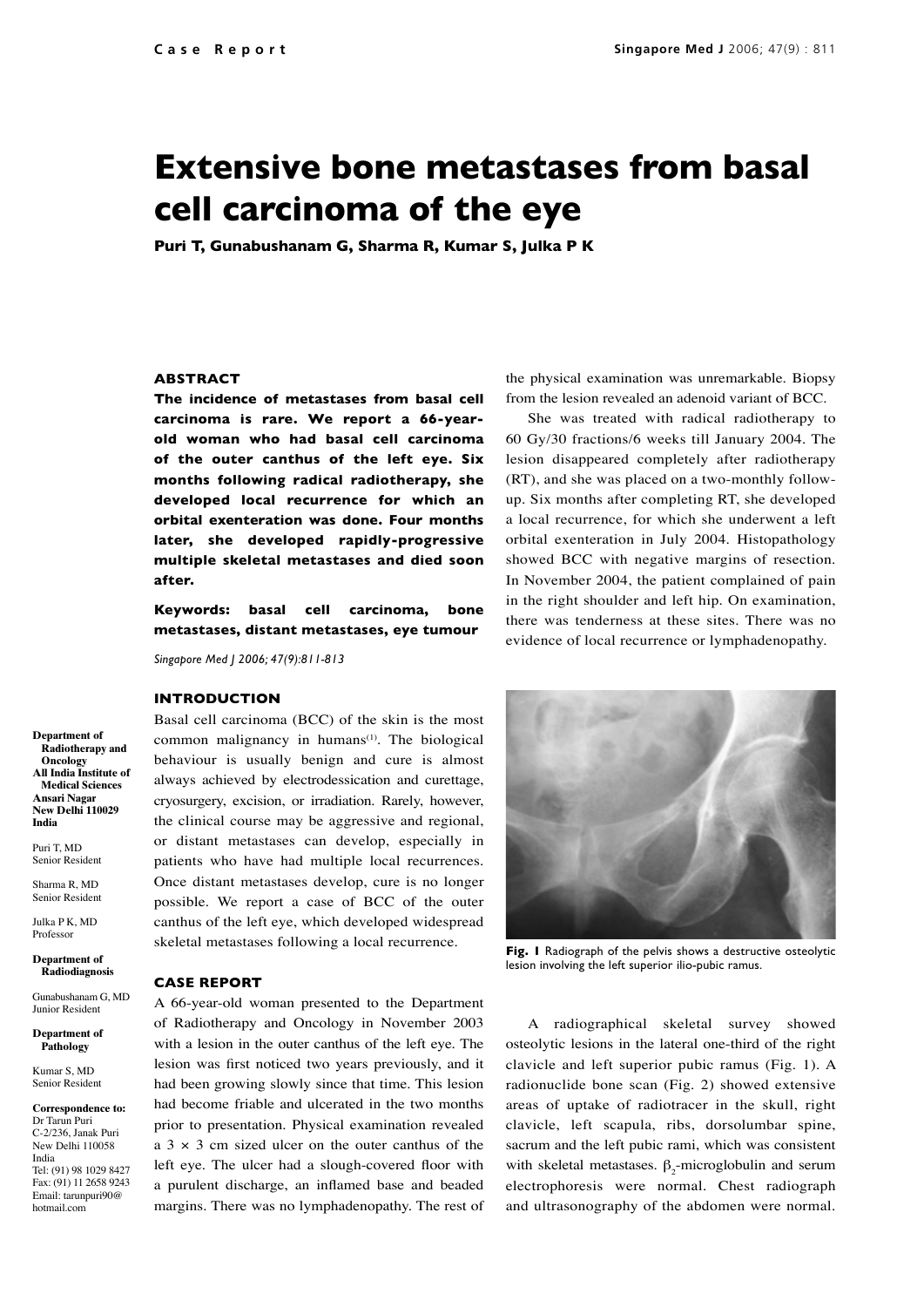

**Fig. 2** Radionuclide bone scan shows multiple foci of radiotracer uptake in the skull, right clavicle, left scapula, ribs, dorsolumbar spine, sacrum and the left pubic rami, typical of extensive skeletal metastases.



**Fig. 3** Photomicrograph of iliac crest biopsy specimen shows islands of basaloid cells with palisading at periphery and a haphazard arrangement, suggestive of basal cell carcinoma (Haematoxylin & eosin, ×40).

Biopsy from the iliac crest (Fig. 3) revealed clusters of malignant cells that were similar in morphology to the primary and recurrent tumour. A diagnosis of extensive skeletal metastases from BCC was made. Single fraction palliative RT was given to the right shoulder and left hemipelvis. However, the patient's clinical condition deteriorated rapidly before any systemic treatment could be planned, and she died soon after.

## **DISCUSSION**

BCC is the most common malignancy in humans, accounting for almost one-quarter of all cancers $(1)$ . Despite its high incidence, metastases are rare, with the reported frequency being  $0.0028-0.1\%$ <sup>(1)</sup>. In one review of 67 patients of metastatic  $BCC^{(2)}$ , metastases were most commonly seen to involve the regional lymph nodes  $(64.6\%)$  and lungs  $(33.9\%)$ , and less commonly the bone, skin and other sites (18.5% each). Isolated bone metastases are rare. They are usually observed in conjunction with metastases at other sites $(3)$ . Although the median time interval between onset of the primary tumour and metastases is nine years, once metastases have occurred, median life expectancy is only eight months $(2)$ .

The risk factors for the development of metastatic BCC include a large tumour size  $(55 \text{ cm})$ , increased depth of invasion<sup>(2)</sup>, a history of persistent BCC for many years<sup>(4)</sup>, refractoriness to treatment, defective cellular immunity $(5)$ , and exposure to radiation $^{(6)}$ . BCC originating on the face is believed to metastasise more commonly than that at other sites. This is possibly related to the thin skin and increased concentration of blood vessels in the face $(7)$ . Further, trisomy of chromosome 6 has also been shown to be predictive of metastatic potential<sup>(8)</sup>.

Lattes and  $Kessler<sup>(9)</sup>$  defined three criteria for establishing metastatic BCC, namely: (1) the primary tumour must originate from the skin and not the mucous membrane; (2) metastases must be at a site distant from the primary tumour and not by simple extension; and (3) the primary tumour and metastatic lesion must have similar histological subtypes. Our case meets all three criteria. The low incidence of metastases in BCC is believed to be due to the stromal dependence of tumour cells<sup>(10)</sup>. This theory presupposes that only large tumour emboli with attached stroma are successful in implanting at a metastatic site. Further, it has been hypothesised that history of repeated therapy in the primary tumour could be linked to the development of independence of ectodermal from mesodermal elements, which could, in turn lead to highly malignant behaviour<sup>(11)</sup>.

Metastases from BCC occur most commonly via lymphatics, and then through the haematogenous route. The absence of lymphadenopathy in the present case suggests a direct haematogenous route of metastases. In rare instances, bone metastases may be extensive enough to produce myelophthisic